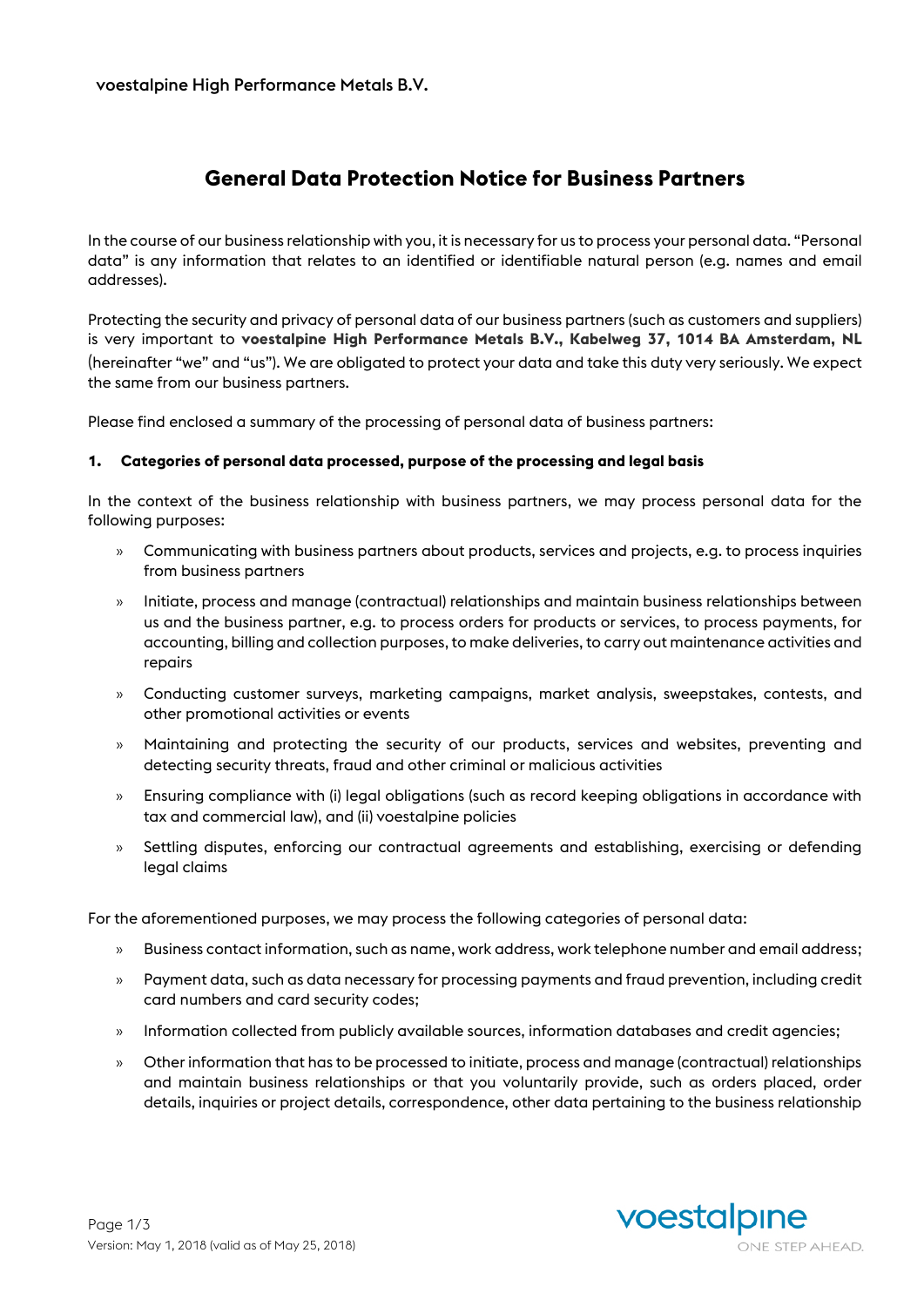The processing of personal data is necessary to meet the aforementioned purposes including the performance of a contractual relationship or a pre-contractual activity with the business partner.

Unless indicated otherwise, the legal basis for the processing of personal data is Article 6 (1) (a) (if consent has been given) or Article 6 (1) (b) or (f) of the General Data Protection Regulation (GDPR):

- » processing is necessary for the performance of a contract to which the data subject is party or for precontractual measures;
- » processing is necessary for the purposes of the legitimate interests pursued by the controller or by a third party;

If aforementioned personal data is not provided or is insufficient or if we cannot collect the respective personal data the purposes described may not be met or the received inquiry/inquiries could not be processed. Note that this would not be considered failure to fulfill our obligations under a contract.

### **2. Transfer and disclosure of personal data**

If legally permitted to do so, we may transfer personal data to other voestalpine Group companies [\(www.voestalpine.com/locations\)](http://www.voestalpine.com/locations) or courts, authorities, attorneys, or other business partners (for example shipping and logistics partners for executing and processing orders).

Furthermore we engage processors (service providers) to process personal data (within the scope of an IT support contract, for example). These processors are contractually bound to act in compliance with applicable data protection regulations.

Recipients of personal data may be located in countries outside of the European Union ("third countries"), in which applicable laws do not offer the same level of data protection as the laws of the respective individual's home country. In this case, according to the legal requirements personal data is only transferred if the European Commission has adopted an adequacy decision for the third country, if adequate safeguards have been agreed (e.g[. EU Standard Contractual Clauses](https://ec.europa.eu/info/law/law-topic/data-protection/data-transfers-outside-eu/model-contracts-transfer-personal-data-third-countries_en) were concluded), the recipient participates in an approved certification system (e.g. [EU-US Privacy Shield\),](https://www.privacyshield.gov/welcome) binding corporate rules are implemented in accordance with Art. 47 of the General Data Protection Regulation or there is a derogation for specific situations in accordance with Art. 49 of the General Data Protection Regulation (e.g. because you explicitly consented to the proposed transfer, after having been informed of the possible risks of such transfers for the data subject due to the absence of an adequacy decision and appropriate safeguards). Further information and a copy of the implemented measures can be obtained from the contact listed under 6.

### **3. Retention periods**

Unless explicitly indicated otherwise at the time of the collection of your personal data (e.g. in a declaration of consent), your personal data will be erased if the retention of the personal data is no longer necessary to fulfill the purposes for which they were collected and if no statutory retention obligations (such as tax or commercial law) or establishment, exercise or defence of legal claims require us to further retain the data.